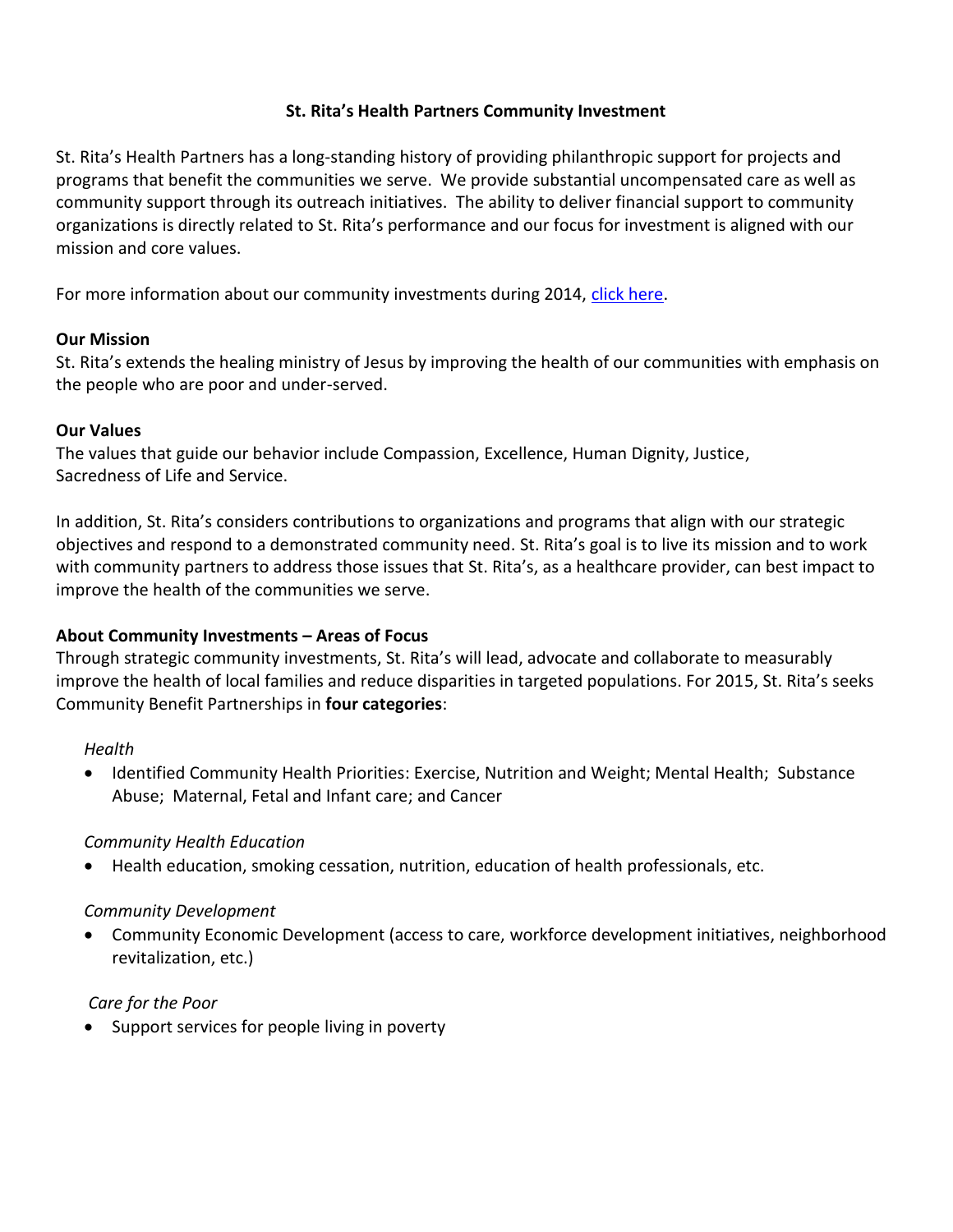# **General guidelines**

Requests for funding are evaluated against the following criteria. These criteria have been developed to ensure that St. Rita's establishes relationships that will benefit the sponsored organization, the communities we serve and St. Rita's.

# Proposals are evaluated for the following criteria:

- 1. Direct alignment with our strategic objectives and areas of focus.
- 2. Tangible, measurable outcomes associated with the funding, such as the number of individuals served or program outcomes.
- 3. Opportunity to create long-term value and awareness including leveraging volunteer opportunities or generating future impact forthe community/individuals served.
- 4. Ability to reach targeted audiences and build relationships.
- 5. Positive exposure for St. Rita's and our employees.
- 6. Potential for long-term, sustainable partnership or relationship.
- 7. Located within the St. Rita's service areas.

# To be eligible, organizations must:

- Have legal status as a not-for-profit organization.
- Directly align with one of our strategic objectives and/or areas of focus.
- Submit a completed application.

Please note:

- St. Rita's will prioritize contributions to organizational and program support over fundraising event requests, ie. table sponsorships, golf outing, bingos etc..
- Any organization seeking/receiving financial support over \$1000 from St. Rita's for organizational/program support will be asked to submit a year-end report on outcomes achieved.

We regret that we are unable to support the following types of activities because they do not meet the criteria we've set for our community investment program.

## Ineligible activities include:

- Requests that benefit an individual person or family.
- National or international organizations/events that do not benefit the local community or are not connected with a Mercy Health sponsored organization.
- Travel expenses.
- General operating expenses without a plan for sustainability or endowment campaigns.
- Political candidates or organizations.
- Non health agency- or school-sponsored walkathons, athletic events, or athletic group sponsorships.
- U.S. hospitals or medical research.
- For-profit organizations.
- Uncoordinated, multiple requests from one organization.
- Uncoordinated requests from similar services in the community.